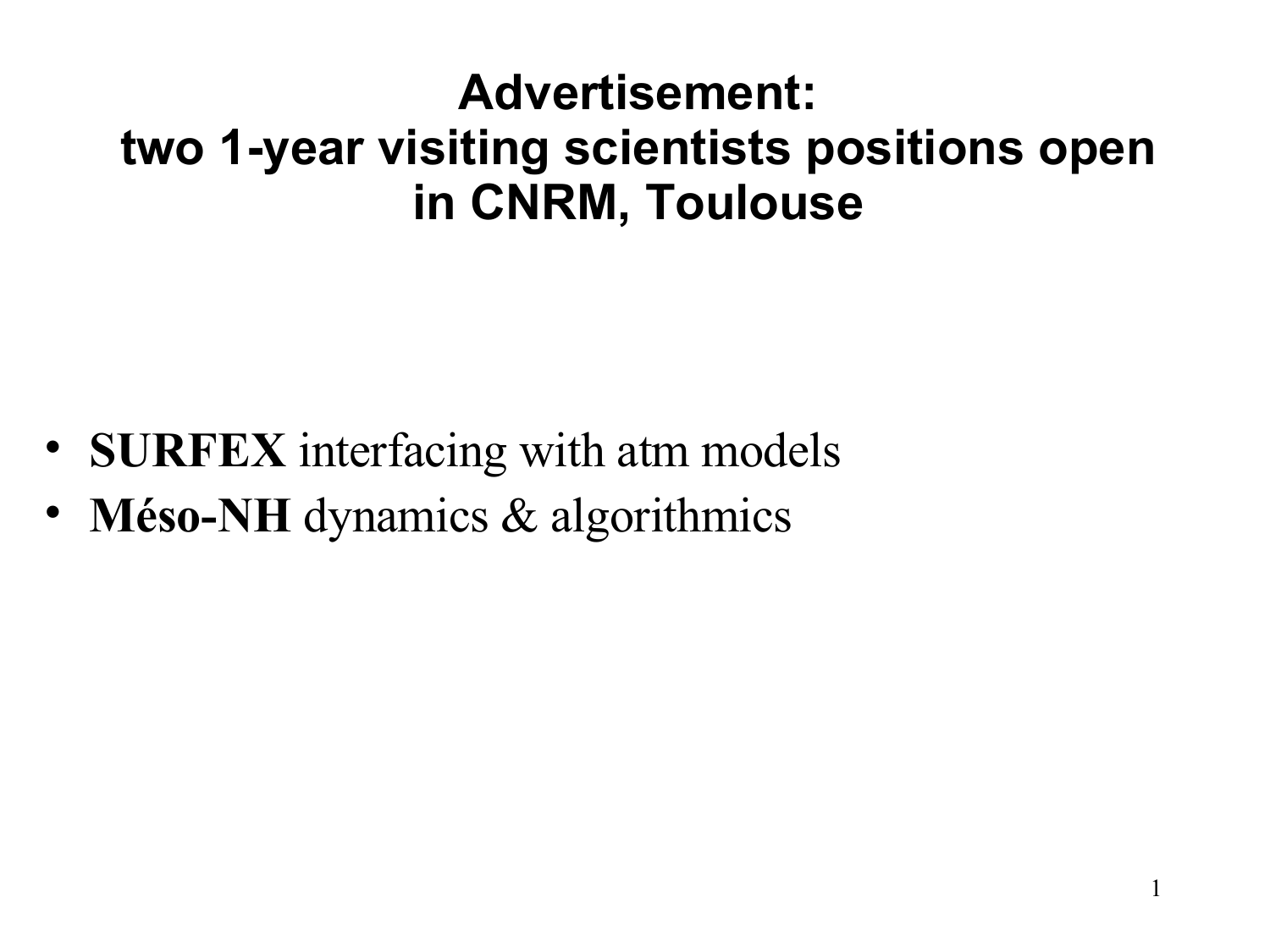# **What is EURRA ?**

**a plan for a European project - not yet defined nor funded, but with potentially big consequences on the future 'European Vision' organization**

#### **History:**

- **1995-2002 : ECMWF reanalyses.** ERA-40 over 40 years is very much used in the climate & environment community.
- **2000-2004: EU** wants more 'public' mesoscale weather climatological data freely available. **ECMWF** suggests **EEA (European Environment Agency)** to fund a **European mesoscale reanalysis** called **EURRA.**
- **2005:** EEA & its partners outlines **user requirements for EURRA:**(i.e. many environmental agencies) **10-km resolution over at least 30 years.**
- 2 • **Now:** prepare a serious proposal so that ALADIN/HIRLAM can play a role in EURRA : needed by the environment community & will modernize our surface & diagnostic analysis tools.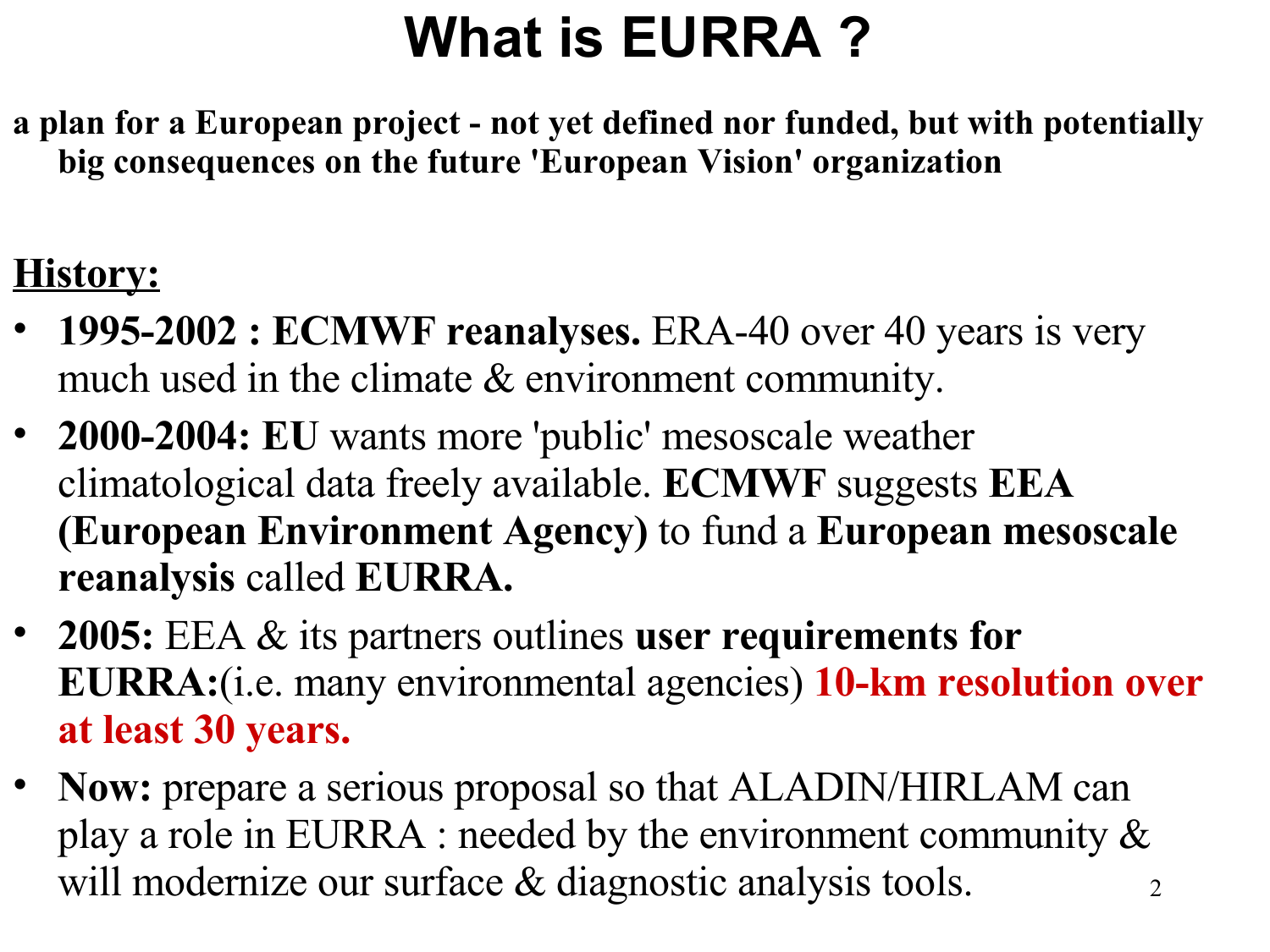### **EURRA scope**

### **EEA needs:**

- **low-level wind:** requires heavy 3D dynamical downscaling coupled to ERA-40 archive
- **coastal waves:** complex wave model coupled to ERA-40
- **T2m RH2m:** on Europe, requires SYNOP spatialization + NWP background
- **rr rr24:** need to merge radars + national raingauges
- **clouds, surface irradiance, SST:** need to blend satellite products
- **ground snow:** SYNOP + satellites + NWP background
- **soil humidity/temperature/runoff:** requires forced soil model  $(+$  OI?)

#### 3 **EURRAsurf proposal: to cover all 'surface' fields, excluding 3D and ocean waves.**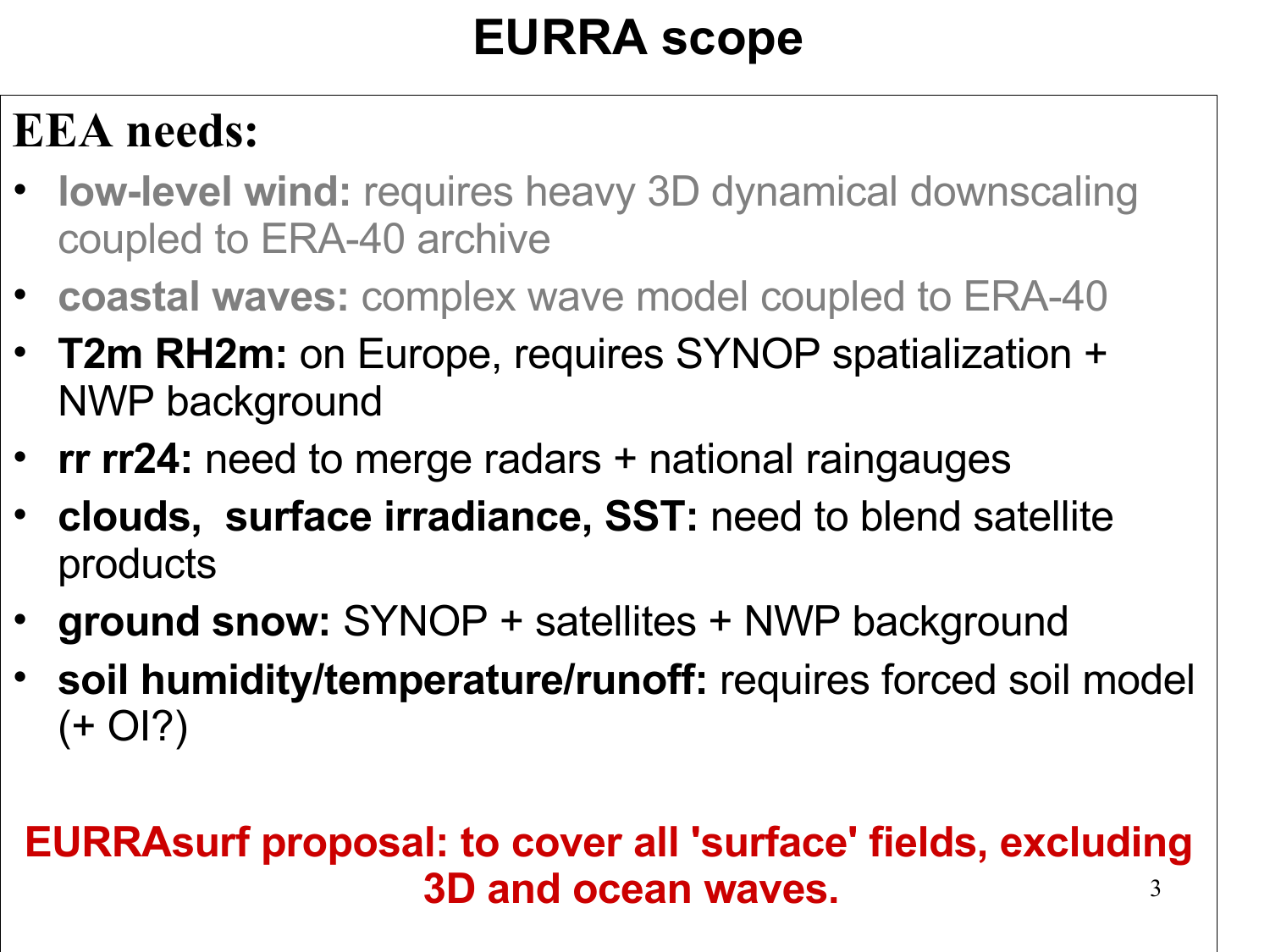### **Why the ALADIN/HIRLAM interest in EURRA ?**

- an opportunity to **modernize our surface analysis** & **product generation** software : higher resolution, using more data & NWP model features
- more resources by **joining forces** with the climate & nowcasting communities (and more if funded by EU)
- **important applications** for climate change studies
- better use of data (e.g. **SAF**) in NWP data assimilation
- generate **nowcasting products** from mesoscale NWP output
- a **strategic activity** in the future role of NWP institutes : relationship with EU, with the environment community, distribution of work & money among European NWP teams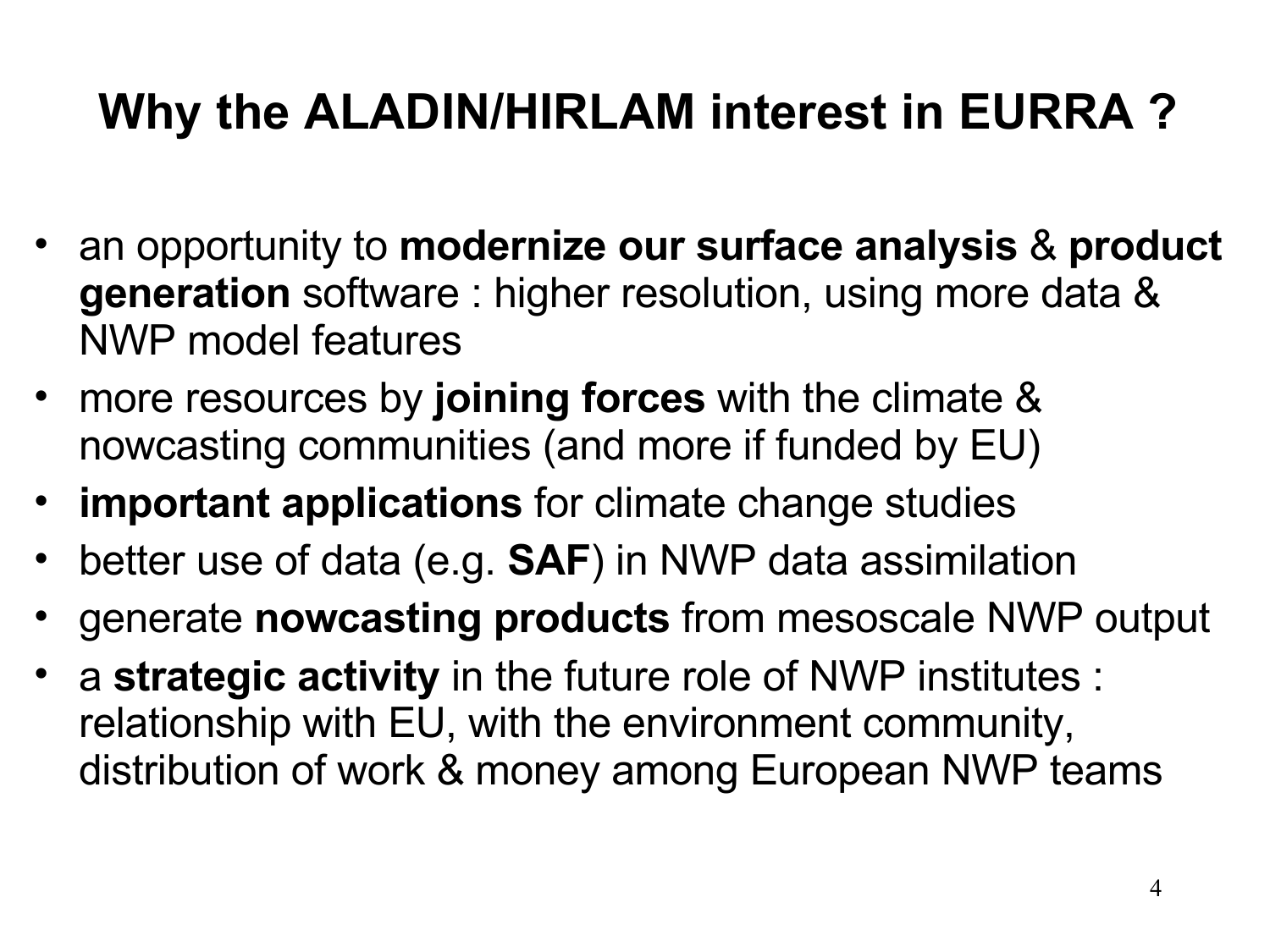### **The MESAN system (courtesy of SMHI)**

• A **synop/metar spatialization tool** (OI with **nonisotropic** structures functions) for nowcasting, used around 30km resol. Recently extended to process **radar & satellite data**

ref: Häggmark L., K.-I. Ivarsson, S. Gollvik and P.-O. Olofsson, 2000: Mesan, an operational mesoscale analysis system. *Tellus,* **52A,** 2-20.



**cloud cover (grey) & precip (green)**

**cloud base (colours) & visibility (grey)**

5 **structure function for precip**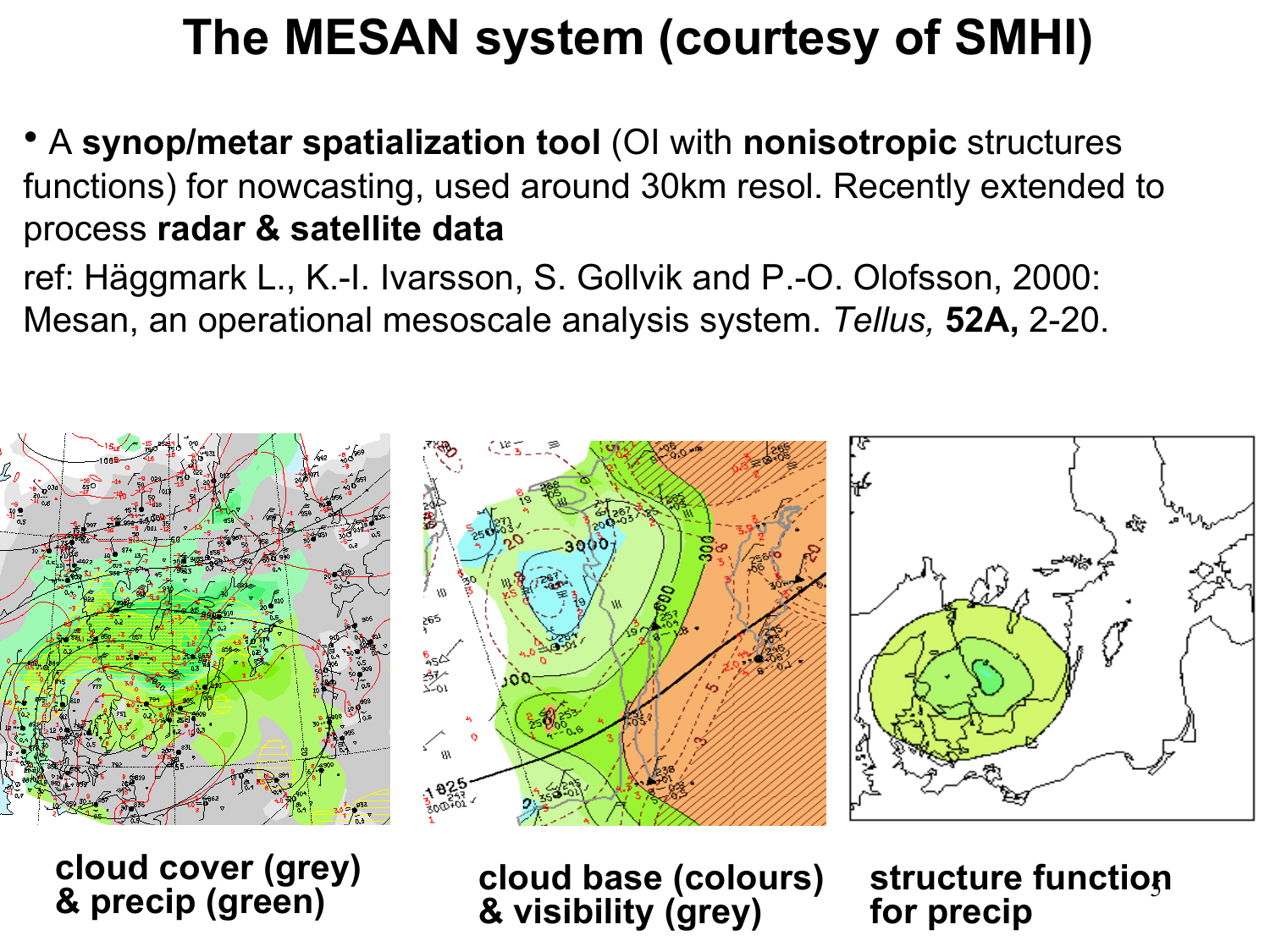

step 1: spatialize T2m RH2m rr cloudiness

step 2: estimate vertical profiles using sounding, physics, NWP output step 3: **desaggregation** wrt. altitude, slope, exposure on mountains groups with **homogeneous climate** (step 4: force physical models of snow/avalanche, or ISBA+hydrology)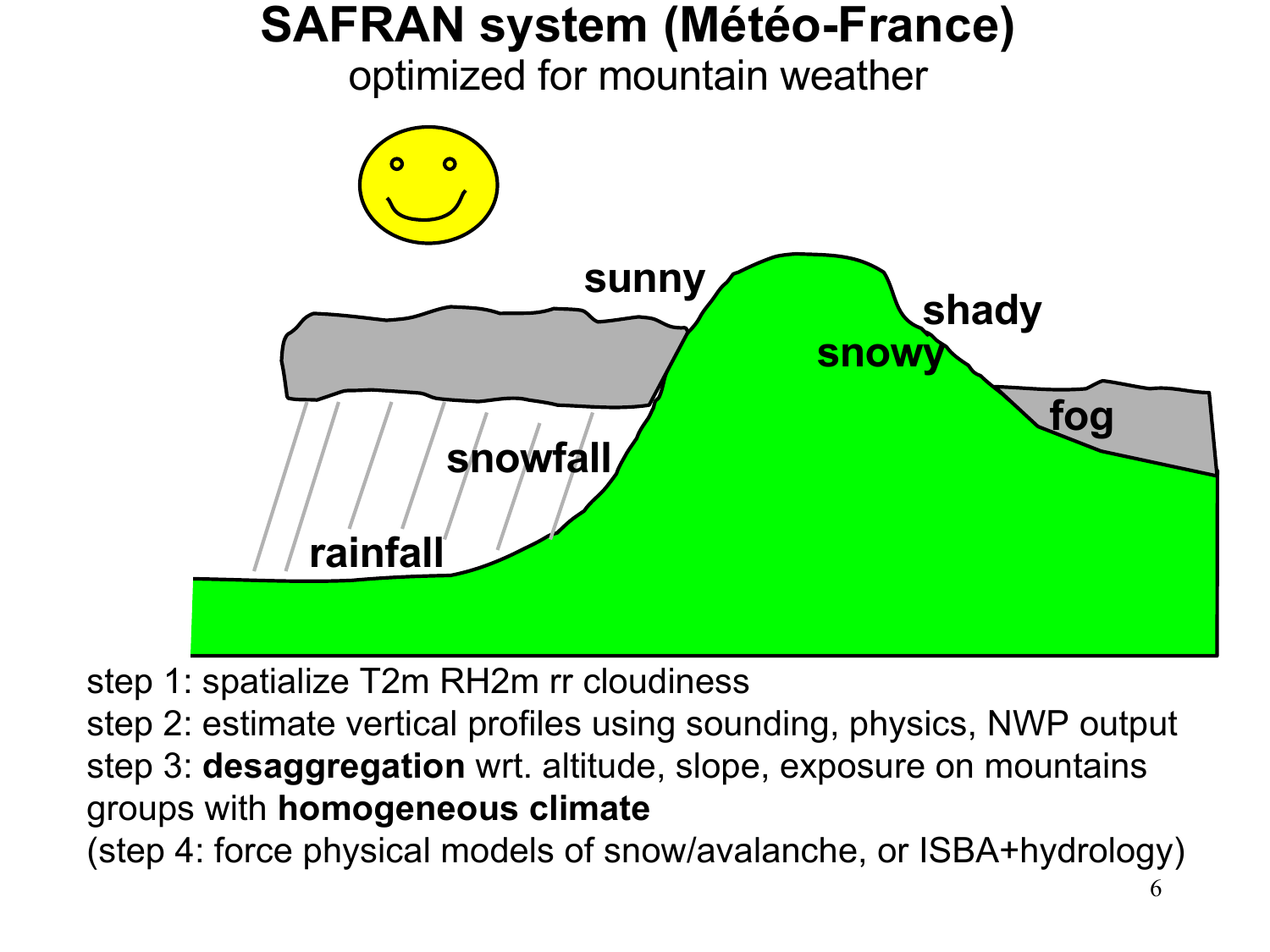### **Other scientific aspects**

Fine-scale analysis of sensitive ecosystems:

- •lakes
- •small islands
- •coasts
- •ponds & flooded areas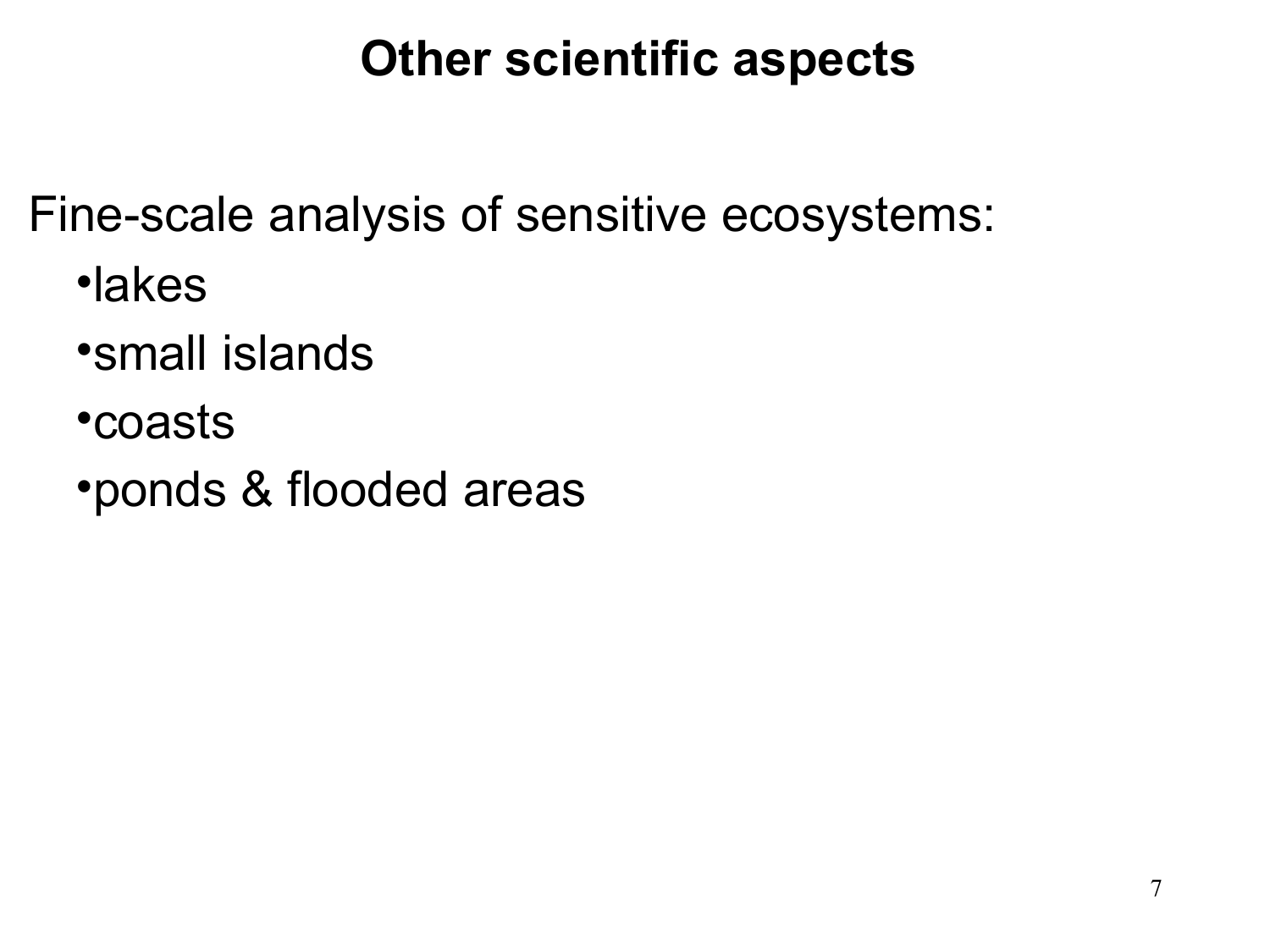### **EURRAsurf algorithmics**

- **On data-rich areas,** the best products are interpolated obs.
- **Imagery** products are great for coverage and pattern identification, but often need **cross-tuning** with in-situ obs.
- On data-poor areas, **NWP output** needs to help the obs.
- Higher-resolution models like AROME and HARMONIE can bring more useful info than older models:
	- •**NWP data assimilation** provides safe fields, but much information is smoothed out.
	- •Assimilated NWP precip & clouds provide poor patterns, but (usually) good **description of the 3D environment**.(e.g. lapse rate)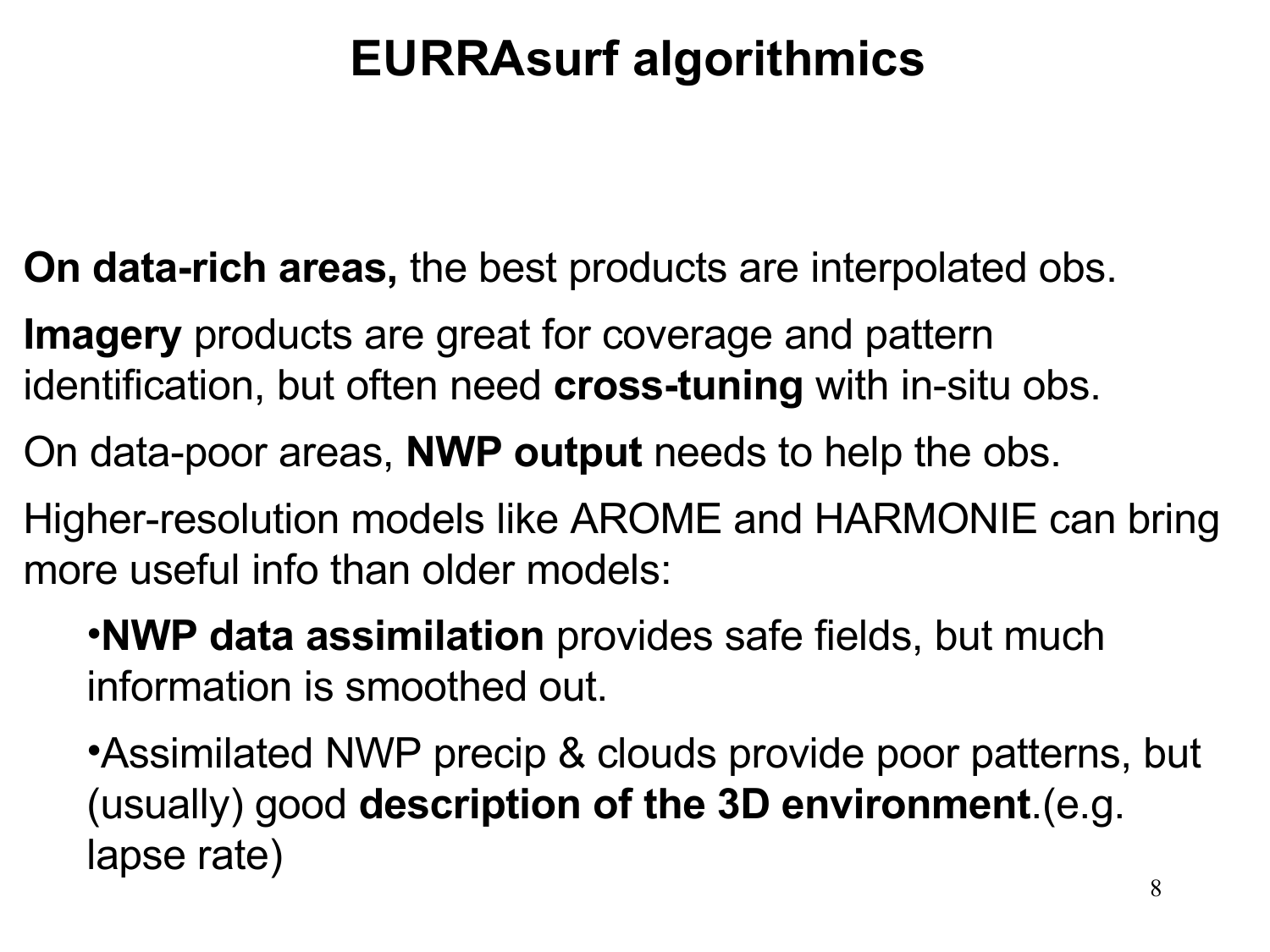### **EURRAsurf algorithmics**

### **The NWP way: data analysis for model initialization**.

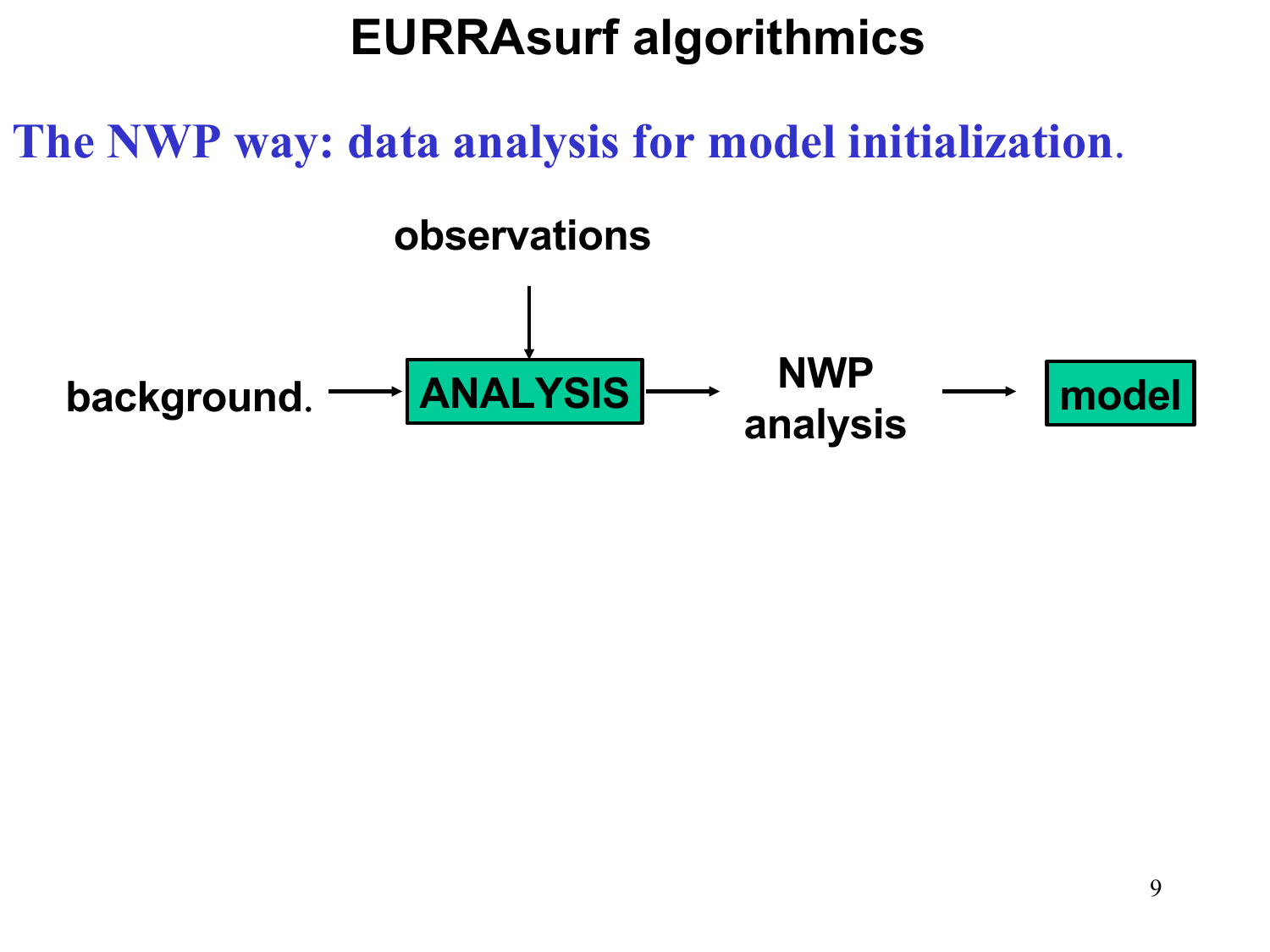### **EURRAsurf algorithmics: obs vs model**

### **The NWP way: data analysis for model initialization**.



### **The diagnostic way: data analysis for obs spatialization**

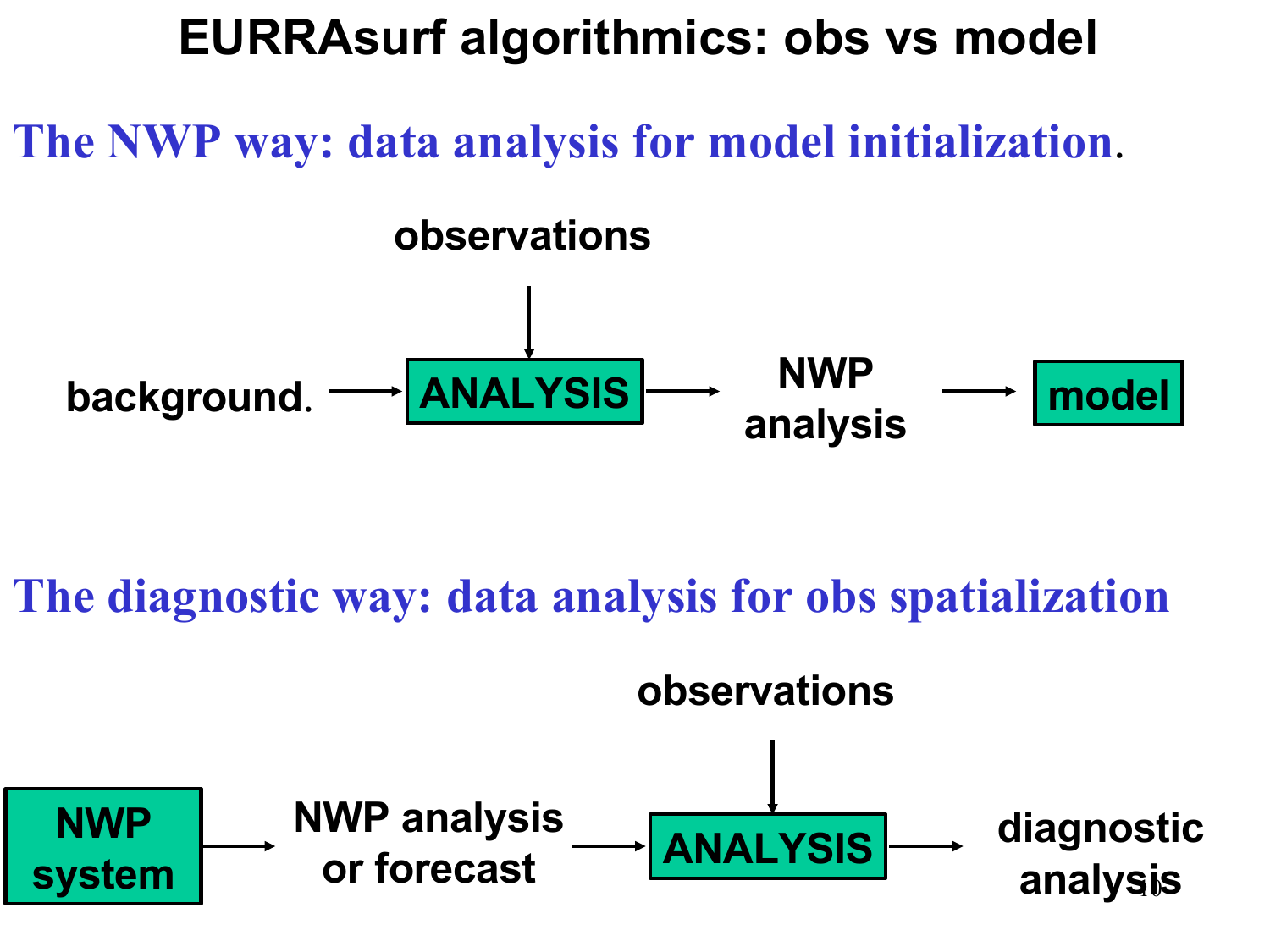#### **EURRAsurf algorithmics: obs vs model ANALYSIS observations NWP analysis or forecast diagnostic analysis NWP system**

•**fit observations** more tightly than in NWP analysis •no need to worry for **data thinning** or forecast quality (except as sanity check)

- •problem: unclear theoretical foundations e.g. for QC or Jb •more freedom to **use fancy structure functions** (Mesan)
- •i.e. need to invent ad hoc measures of analysis quality, e.g. •aesthetics,
	- •**cross-validation** vs independent data •**scores of applicative models**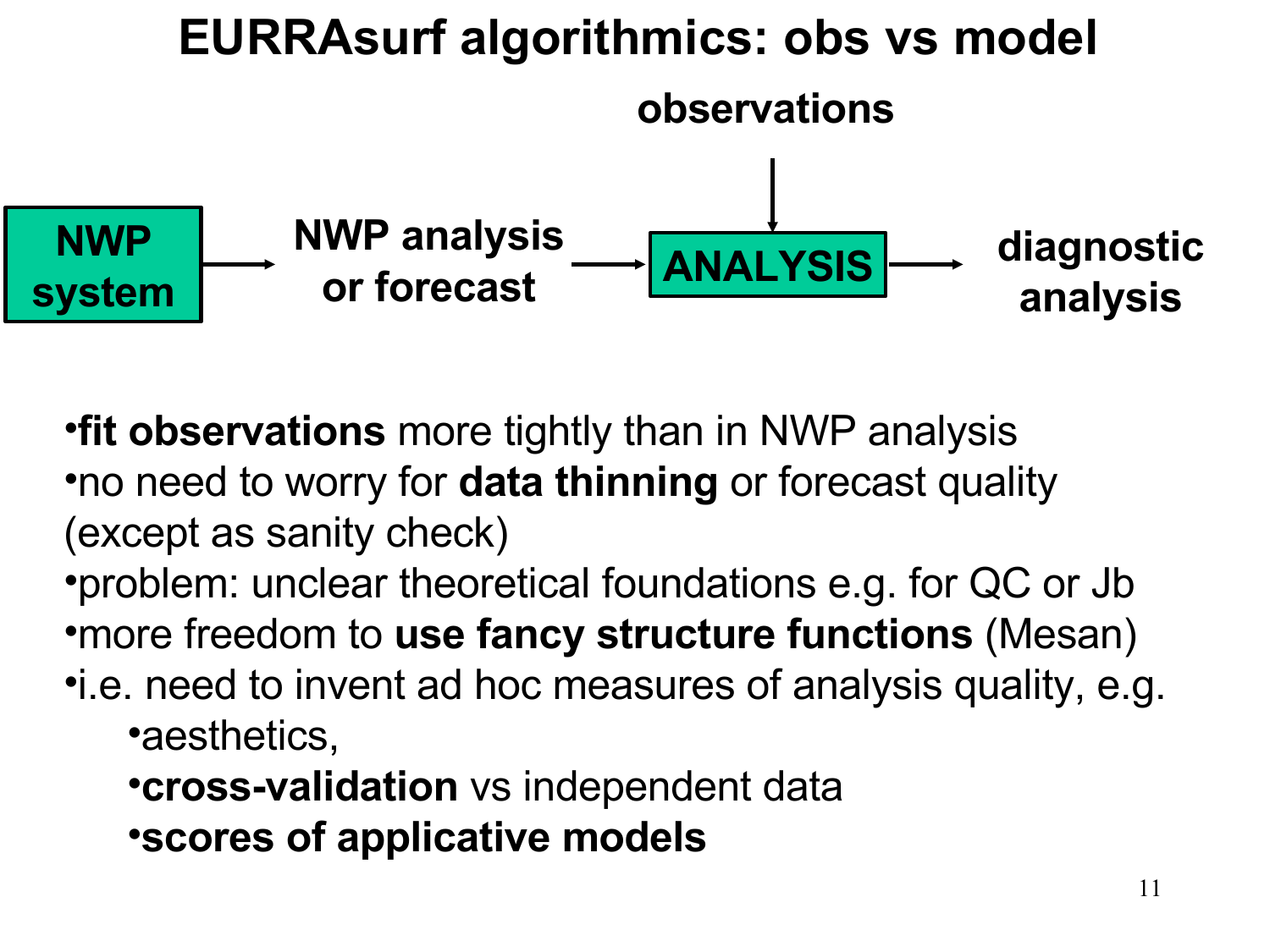

- •**T2m, RH2m, etc:** use model local gradients wrt orography (height & slope exposure, a la SAFRAN), coastlines, cloud cover
- •**soil moisture:** use model radiation ? and model precip in data-poor areas
- •**radiation and cloudiness:** use model vertical profile for better analysis of cloud base & top
- •**precipitation:** model in data-poor areas
- •**surface snow:** use radiation & precip analysis for time evolution
- **•SST, ice, fog:** use model forcing when obs are unavailable<sup>12</sup>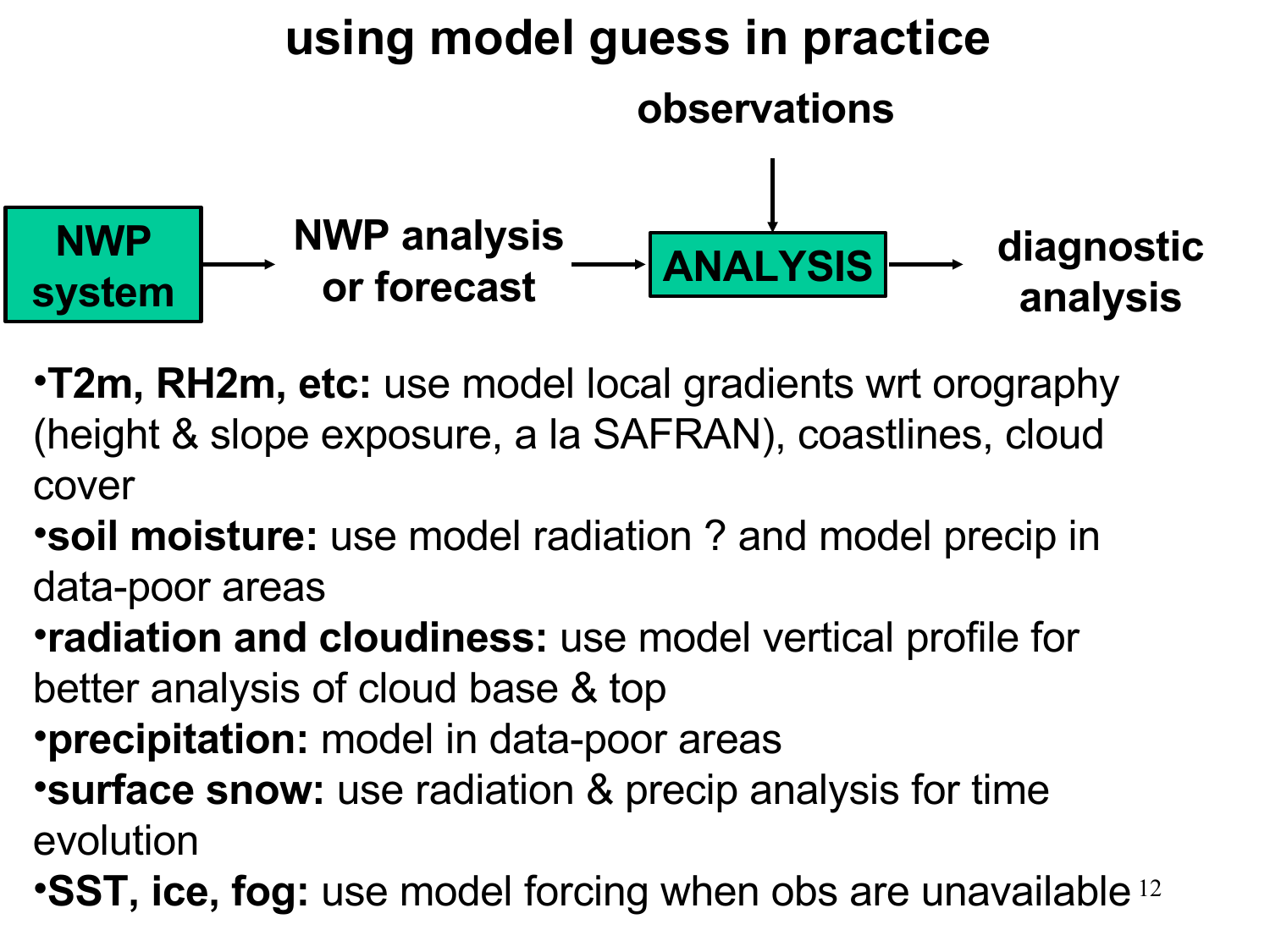### **blending different observations**



•method to **blend different kinds of point obs** is rather well known (use OI weights)

•less obvious: mix poorly calibrated **imagery patterns** with sparse, more precise observations ?

•related problem: **stitch** together several gridded products (e.g. satellite snow or SST products with holes in them)

•ideas:

- **use in situ obs to calibrate** imagery bias correction (e.g. radar rr)
- **relax imagery towards good obs** in their neighborhood (must set influence radius, handle **time & representativeness mismatches**)
- **textural info** tells whether imagery or obs smoothing is better (idea of ANTILOPE raingauge/radar blending tool)

13 • switching rules among several options, with **smoothing in space & time**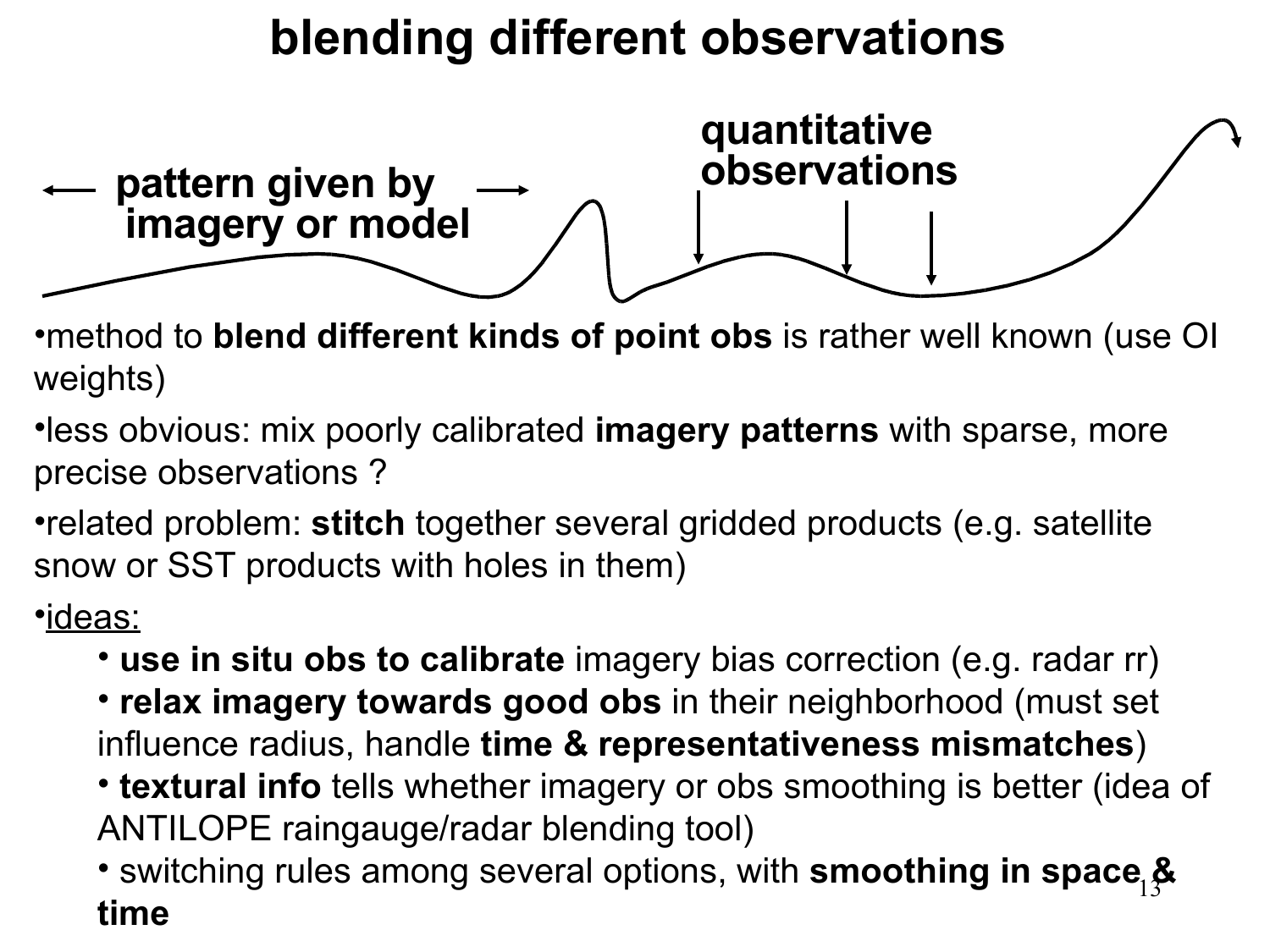## **Enforcing product consistency**

- essential because users are likely to recombine several parameters to "cook" their own products
- basic requirement: use **common physiographies**, physical constants and laws in all computations.
- need to **define consistency rules** and design a workable chain of dependencies:
	- precipitation implies cloudy skies
	- snow implies negative temperature (more or less)
	- fog implies RH close to 100%
	- waves imply open non-frozen sea
	- positive SST implies non-frozen sea
	- increasing snow depth implies snowfall
	- radiation is sensitive to cloudiness & fog
	- T and evaporation are sensitive to radiation
	- 2D fields must be reasonably consistent with 3D fields
	- $-\text{etc}$ ...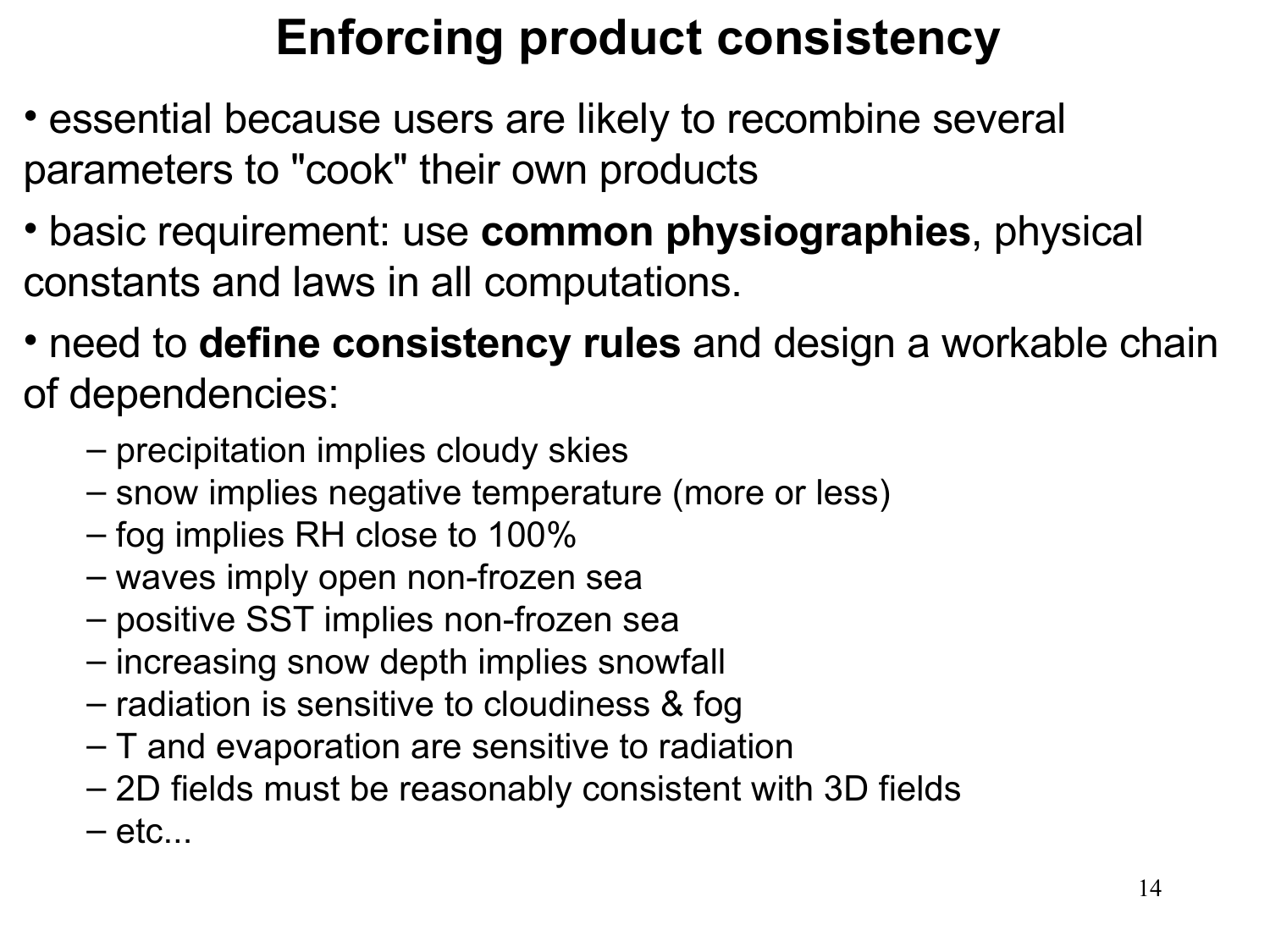### **Basic EURRAsurf specifications (1)**

- must be able to cover the entire **Europe & Mediterranean area at resolutions between 10km and 1km**
- must be able to run **since 1970 and** make good use of **modern observations** over recent years
- able to use basic, public observations **and** make good use of extra national datasets (e.g. ENSEMBLE archive, radars)
- strong interface with ERA-40 archive of obs & fields
- **reanalysis mode speed:** about 20 days per day i.e. 30 years in 18 months of production, in computing centre
- **nowcasting mode speed:** 5 minutes per analysis over one country, on local cluster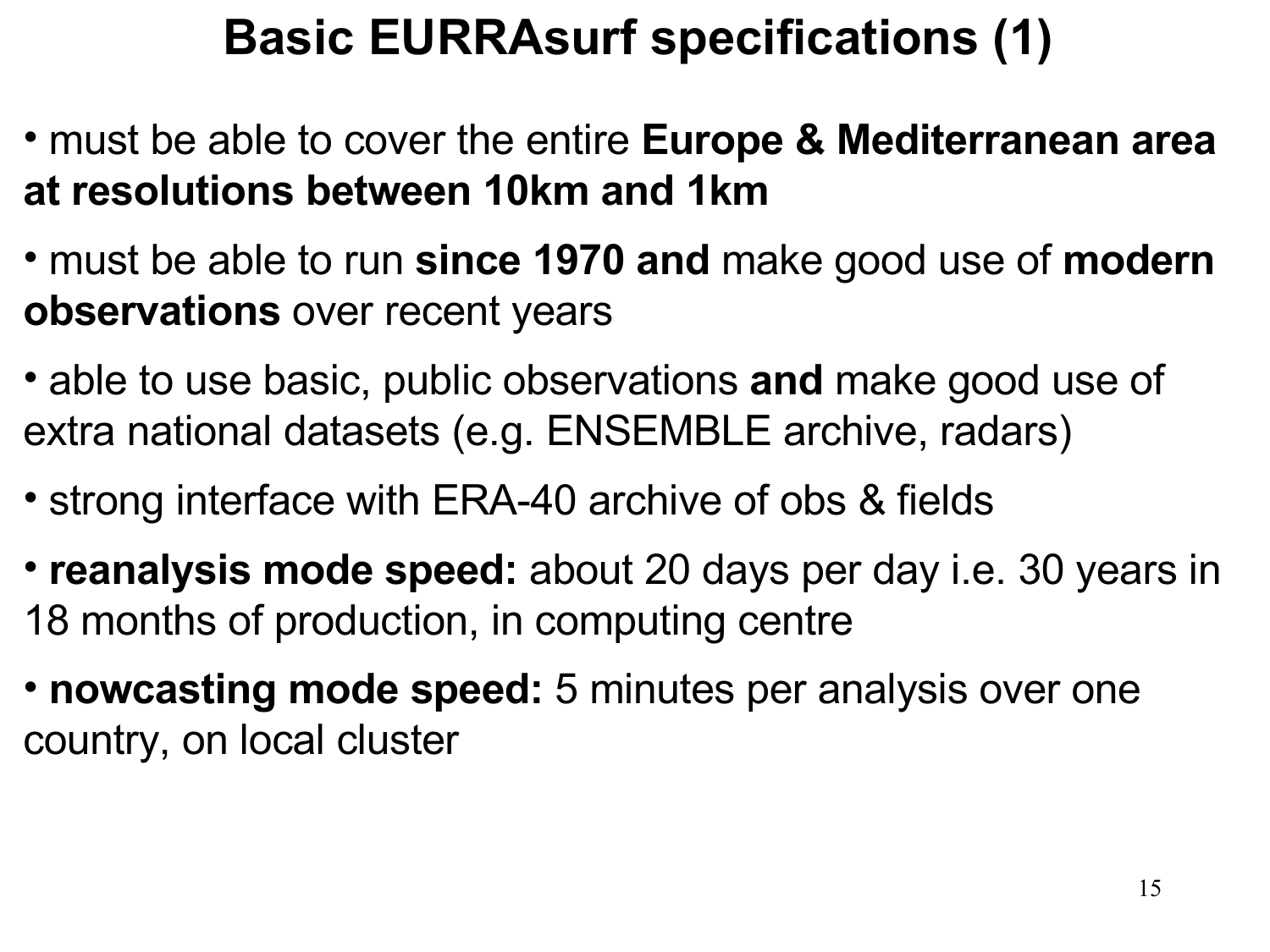### **Basic EURRAsurf specifications (2)**

- always select the best data source for each product. Avoid attachement to any particular technique (users are sensitive to the worst features, not the best ones). **3 - 4 data sources for each parameter** sound good.
- all products must come with accurate **quality measures**, varying in space and time (if only to allow subsequent re-merging with extra data sources)
- a **minimum, reasonable quality** must be enforced everywhere, at any time (fallback on e.g. ERA-40 products)
- special attention to be paid to **long-term trends** in the system, because EURRA will primarily be used for climate monitoring: beware of nonphysical drifts & time inconsistencies e.g. because of evolving obs networks = artifacts to be actively monitored and fought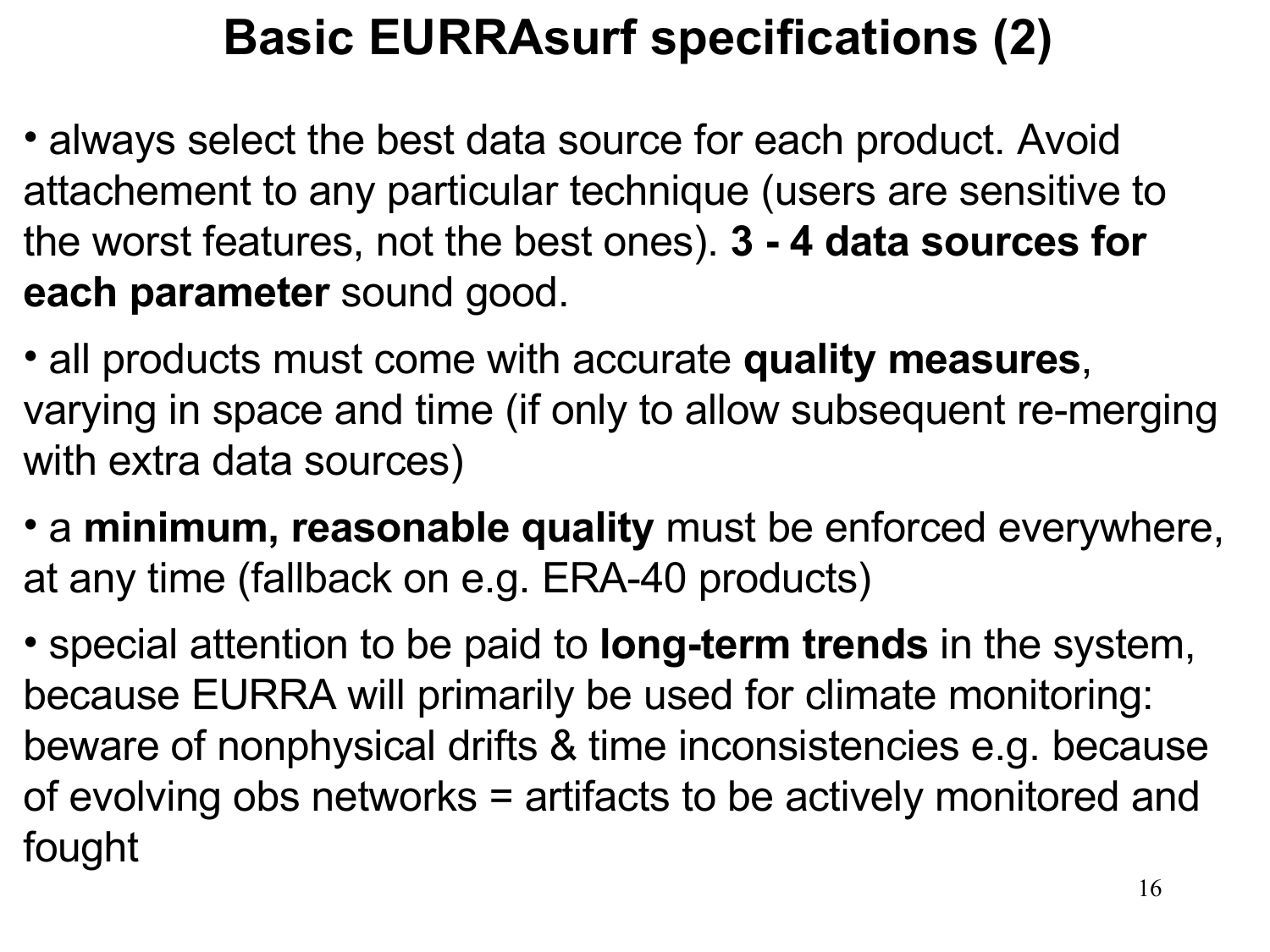## **From idea to reality**

**The good news:** fairly distinct subprojects, easy to distribute, there is ample prior expertise in ALADIN & HIRLAM centres.

**The bad news:** extra work is required to deliver

- enormous grids (Europe at 2km)
- international data acquisition of high-resolution obs archives
- reprocessing of huge ERA-40 archive
- core staffing for project (at least 2 people for 2 years)
- physically consistent products
- geographical stitching if we have subdomains
- evolution of physiographies over 30 years
- documented products database accessible to users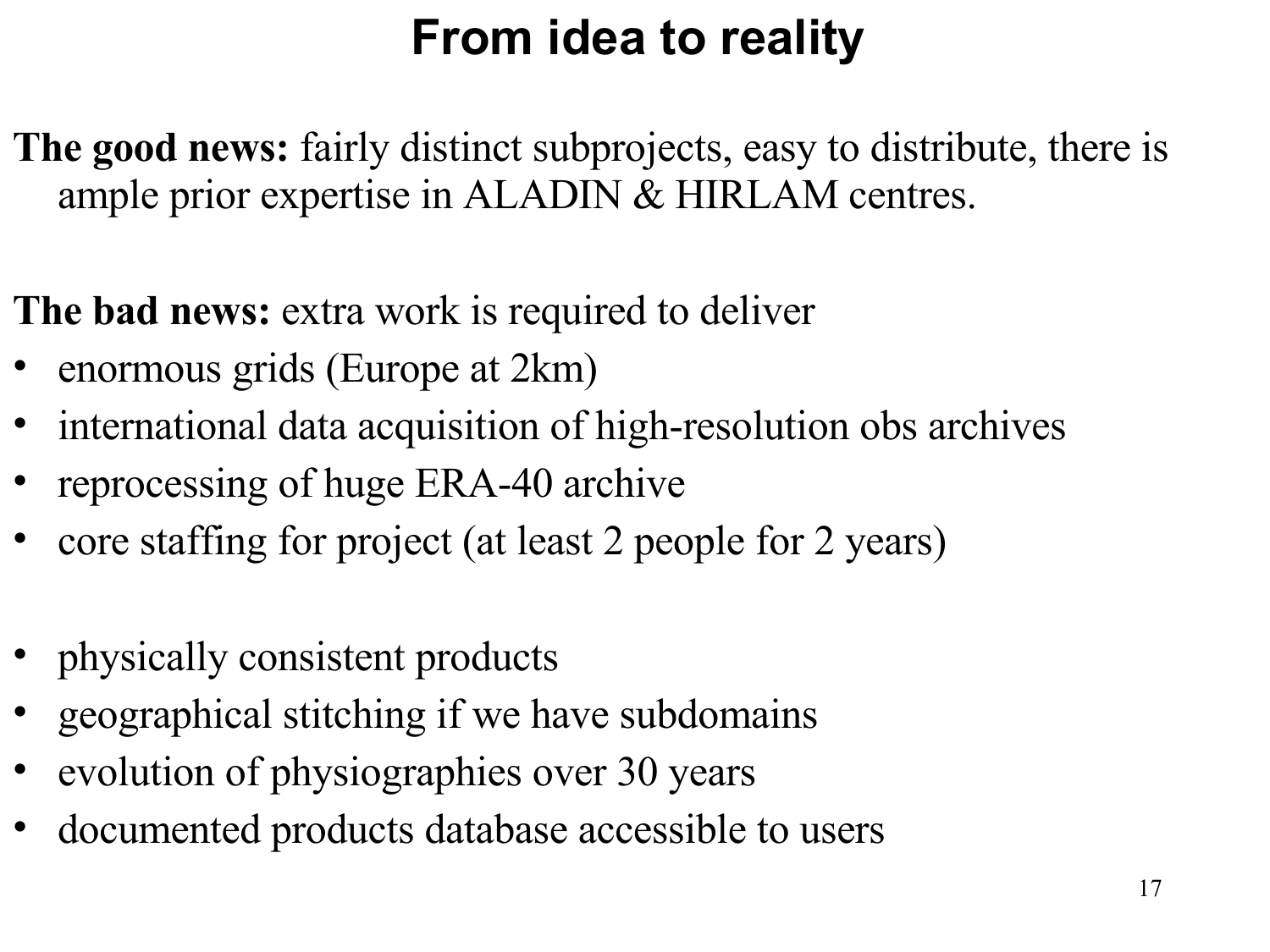### **Tentative workpackage division**

1 leader per physical specialty ?

- clouds & downwelling radiation
- SST, sea ice
- precipitation
- snow on ground
- synop observables (T2m, RH2m, visibility, precip type...)
- soil/veg state (T, soil moisture & ice, runoff, radiation balance)

computing aspects:

•algorithmics, software engineering, physical consistency •acquire & preprocess input data: fields, obs, images •check & archive result in user-oriented database

high-level aspects:

•management (get & train staff, reporting) •communication with other EURRA actors (3D part, external 2D teams)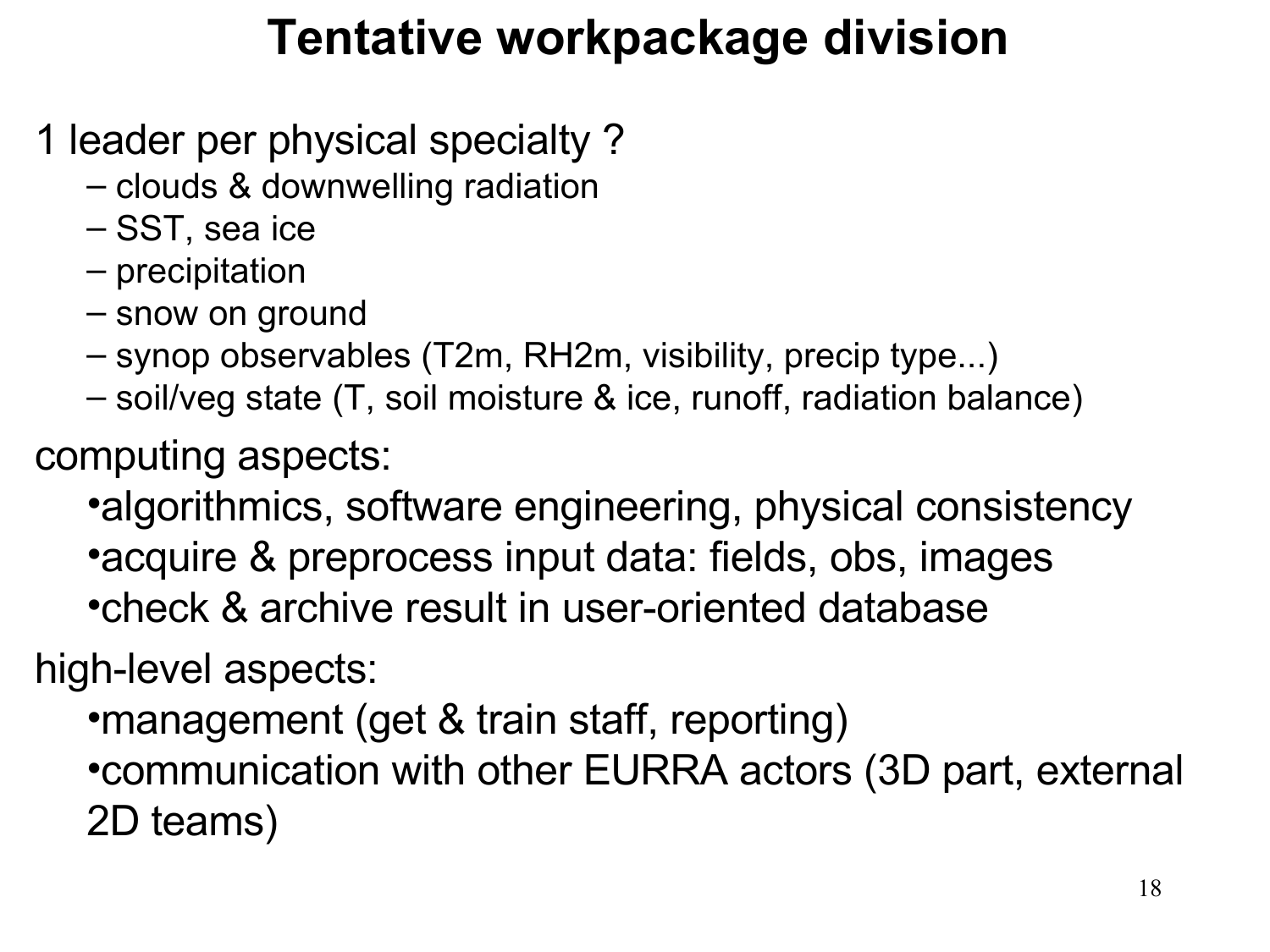### **First dependency analysis**

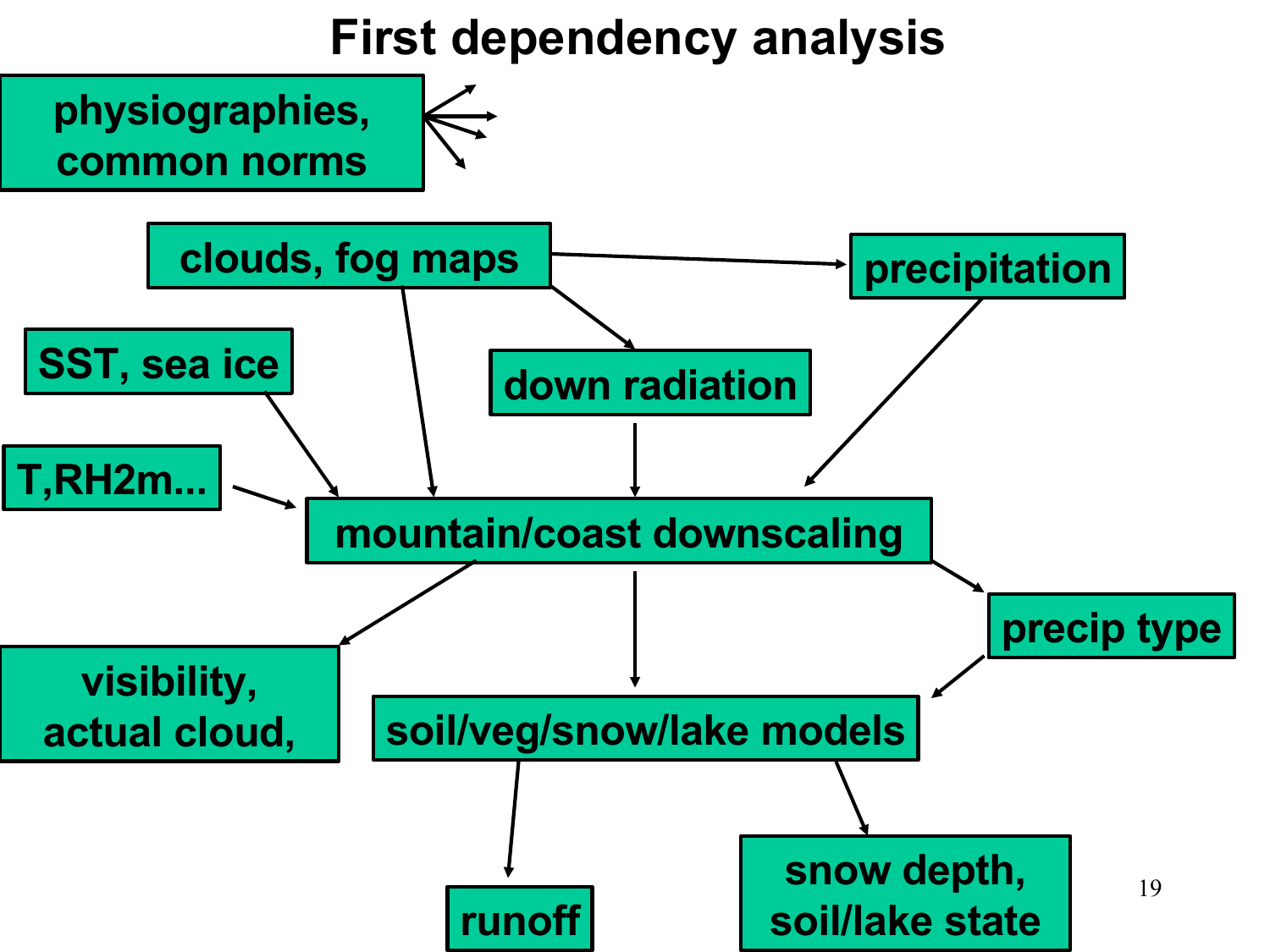### **Selecting partners, techniques & data sources**

(sorry, too Frenchy list because not much info from others)

- •T2m, RH2m: **MESAN, SAFRAN,** ERA40, ELDAS, +...? • precip: **INCA**, SAF Hydro, GPCP, OPERA composite,
- ANTILOPE, +...?
- clouds: **SAF cloud**, +...?
- radiation/albedo: SAF Land, SAFRAN, +...?
- SST/ice: **SAF ocean/ice**, +...? lake models ?
- soil hydrology: forced **SVATs** (ISBA/TESSEL/MODCOU...)
- ground snow: SAF cloud, forced **snow model** (CROCUS)
- all SAF data to be generalized over a 30-year period using older satellites
- **more info needed from the partners**